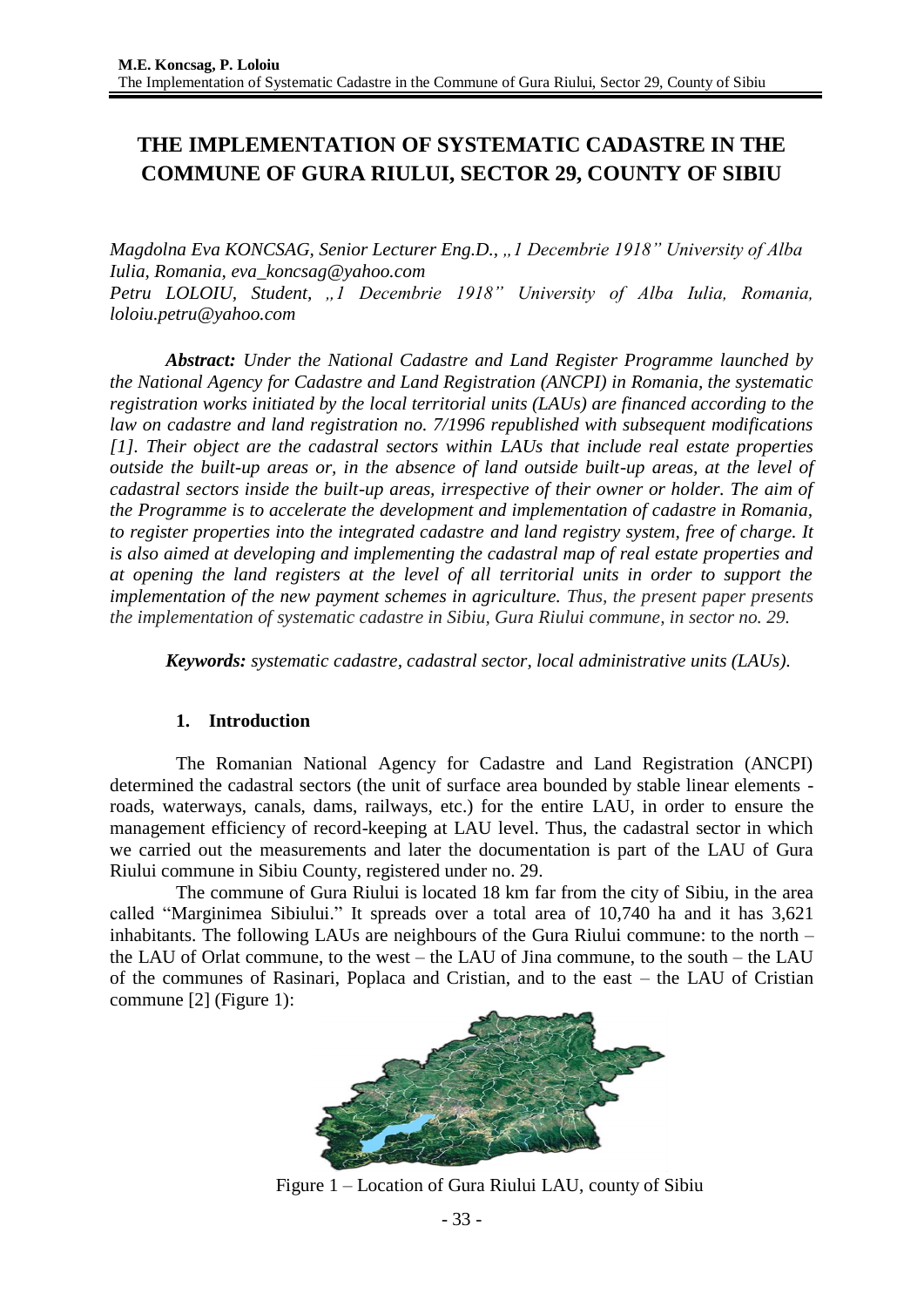For better viewing of LAUs, the cadastral sector plan is represented in Figure 2 as part of the Preliminary Report, which includes the LAU limit, the boundaries of the building components, boundaries and numbering of the cadastral sectors and the orthophoto.



Figure 2 – Boundaries of the Gura Riului LAU

The numbering of cadastral sectors was made using Arabic numbers starting from number 1 in the northwest of the LAU territory and continued in an increasing order so as to cover the entire territory, up to the last sector in the south (Figure 3):



Figure 3 – Numbering of the cadastral sectors

A photogrammetric flight with the help of a drone was carried out by our company inside the built-up area of the commune in order to obtain a clear orthophoto, so that the buildings located in the Gura Riului LAU could be easily identified. Drone mapping was not possible outside the built-up area because of the high costs involved. With the help of orthophotos, it was also possible to identify the land that was joined for farming purposes, belonging to several owners.

## **2. Materials and methods**

Measurements in sector no. 29 were carried out with modern GPS devices and total stations, and the processing was done with specialized software. For the fields located outside of the built-up area, the measurements were made using three Leica 08 GPS systems. For measurements outside of the built-up area of the commune, the total Leica T407 station was used.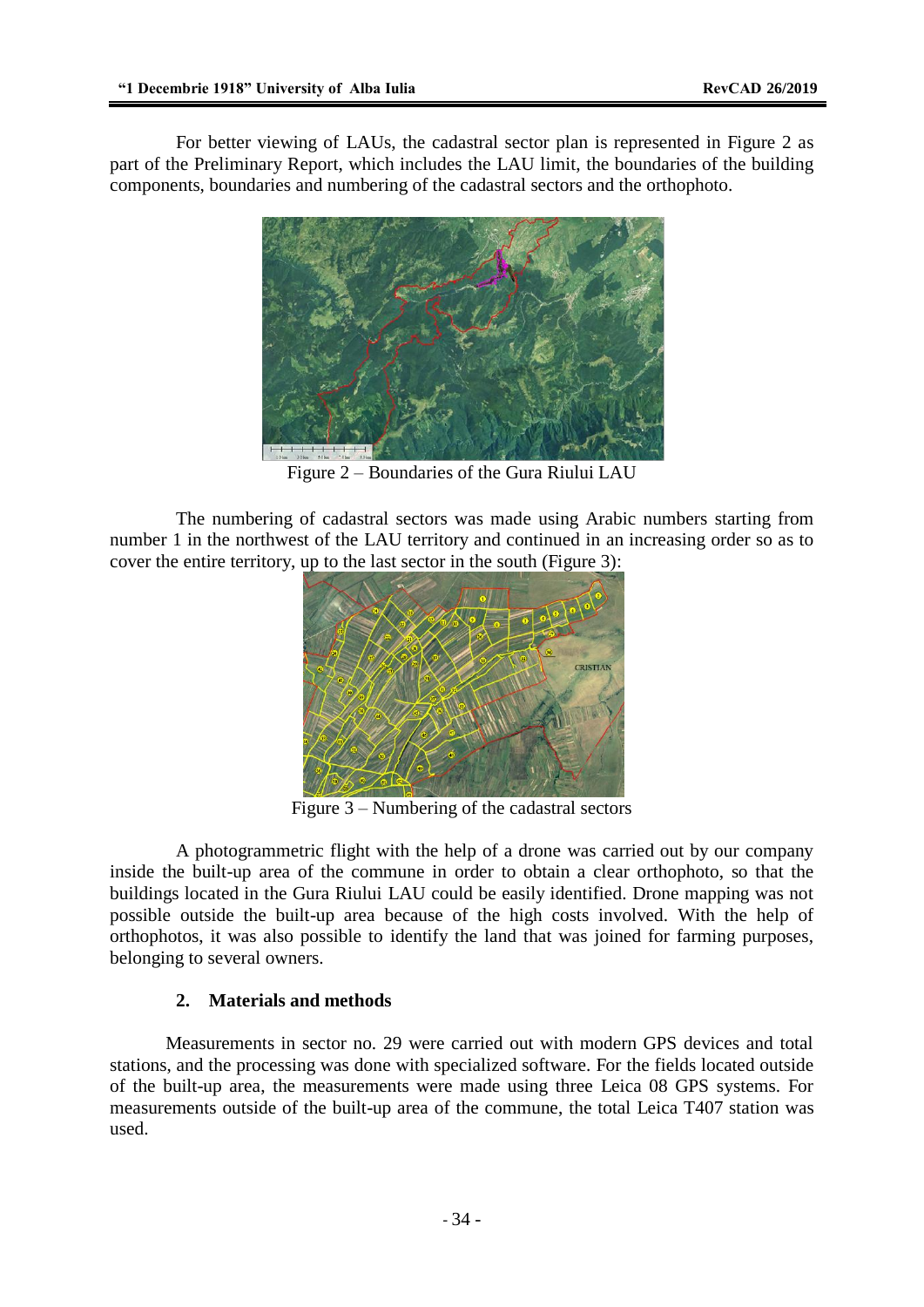# **3. Measurements and data processing**

## **a. Outside of the built-up area**

The data were obtained with GNSS technology using the Romanian Positioning System ROMPOS in the areas with GSM signal coverage, but also with the RTK (base-rover) method, using UHF radio technology transmitted from the national network points in the areas without coverage.



Figure 4 - Permanent ROMPOS stations



Figure 5 – Measurements using UHF radio technology

After completing the measurements, all the GPS data were downloaded to a USB stick to be transferred to a computer. From the GPS main menu, the Job & Data option was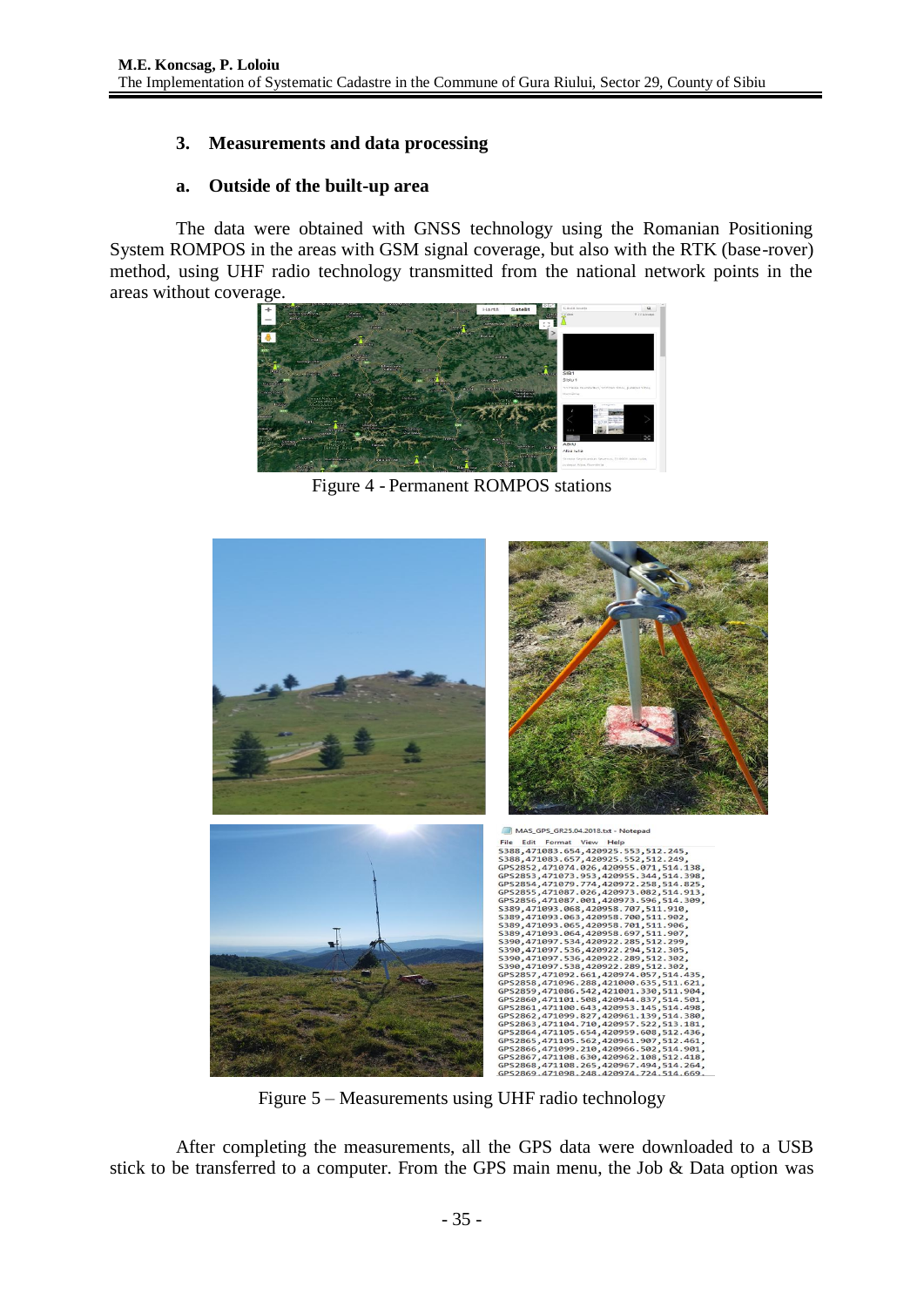chosen to create a new Job, to view it, as well as to import and export the data (Figure 6). The Export & Copy Data option was chosen, then the file type for downloading data, such as Ascii, XML or DXF. Export Ascii was chosen to download the coordinates to the automatically created Data folder. The support for data export is then chosen (USB Stick or SD Card) and the Job name is also chosen (Figure 6).

| <b>WEBER THORSE</b><br>Job: 20.05.2019                                                                                    | <b>WEST TOOP</b>                                                                                  | <b>VEDE TOOP</b><br><b>Export &amp; Copy Data</b>                              | <b>WED TOOT</b>                                                                                              |
|---------------------------------------------------------------------------------------------------------------------------|---------------------------------------------------------------------------------------------------|--------------------------------------------------------------------------------|--------------------------------------------------------------------------------------------------------------|
| Go to Work!<br>Survey & stake pts<br>Start base station<br>Jobs & Data<br>$\alpha$<br>Point management<br>Import & export | <b>Jobs &amp; Data</b><br>G<br>ъ<br>o<br>New Job<br>View & edit data<br>Create control<br>dist.a. | a.<br><b>Sport ASCII data</b><br>Export custom<br>Export DXF data<br>data      | <b>Export ASCII Data</b><br>Folder:<br>Data<br>$\bullet$<br><b>Export to:</b><br>USB<br>$\mathbf{v}$<br>:dot |
| Instrument<br>Settings & status<br><b>Connections</b><br><b>User</b><br>Software settings                                 | Job properties<br>Choose working Choose control                                                   | Export XML data<br>Export with<br>Export ftsk/rw5<br>Stylesheet<br>data<br>141 | 11R 28.08.2018<br>団<br>Coord system:<br>E-TransDatRO<br><b>Example:</b>                                      |
| Screen & audio                                                                                                            | Import data<br>Export & copy<br>dirta:                                                            | Copy between<br>jobs                                                           | P.N.E.H.C<br>Output file to write:                                                                           |
| 3DCQ:-.---m 2DCQ:-----m 1DCQ:-.---m<br>OK<br>Fn:<br><b>Bbc</b><br><b>Map</b>                                              | 3DCQ: --- m<br>2DCQ: ---- m 1DCQ: --- m<br>OK<br>Fn<br>abc<br>Man                                 | 2DCQ: -- m 1DCQ: --- m<br>$3DCQ: -1$<br>Fn<br>OK<br>abc<br>Man                 | 3DCQ:---------- 2DCQ:-------- 1DCQ:--------<br>Fn<br>OK<br>Config<br>abc<br>Filter.                          |

Figure 6 - Stages of GPS data download

The data downloaded on a USB, in the Data folder (Figure 7), contain a text file with all the measured coordinates.



Figure 7 - Coordinates file

#### **b. Inside the built-up area**

Measurements were performed with the Leica TC407 total station. These data were processed using automated computational programs, resulting in the coordinates of the detail points.

#### **4. Results and Discussion**

The site plan was drawn up using AutoCAD. Following the reporting of the points, we started drafting the plan, which consisted in representing on a flat surface the results obtained from the topographic measurements and their processing. After joining the detail points measured on the ground, we were able to determine the shape of the plot of land in the cadastral sector. Afterwards, we began drawing up the plot plan using property ownership documents. (Figure 8 – Cadastral Plan).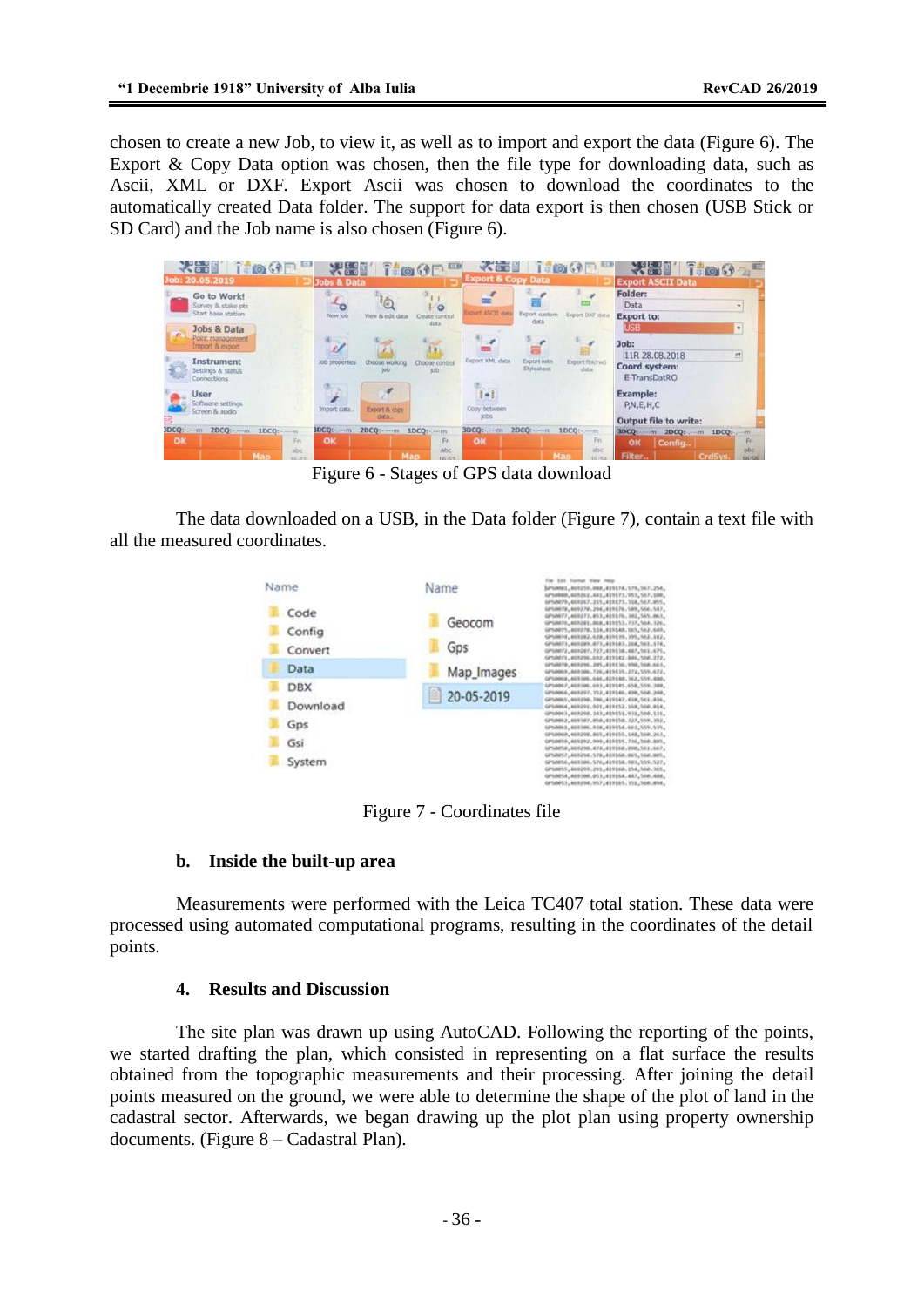

Figure 8 – Cadastral plan for sector no. 29

## **5. Conclusions**

A number of problems arose during measurements and surveying mainly due to differences of land size. The commune of Gura Riului is located in an area which was not part of a cooperative during the communist regime. Furthermore, few inhabitants own property documents or title deeds. Their lands were registered in the agricultural register, where the land was declared and not measured.

In these cases, the field areas were collected at the level of the sector and compared with those recorded in the agricultural register. If the land was less, it would decrease proportionally depending on the surface or if it was more, it would be added.

Another problem was that of the misplaced site and position plans, which did not accurately observe the boundaries of the estate. These were to be repositioned following the measurements and after the cadastral plans were drawn up. (Figure 9 – site and position plan incorrectly placed).



Figure 9 – Site and position plan incorrectly placed